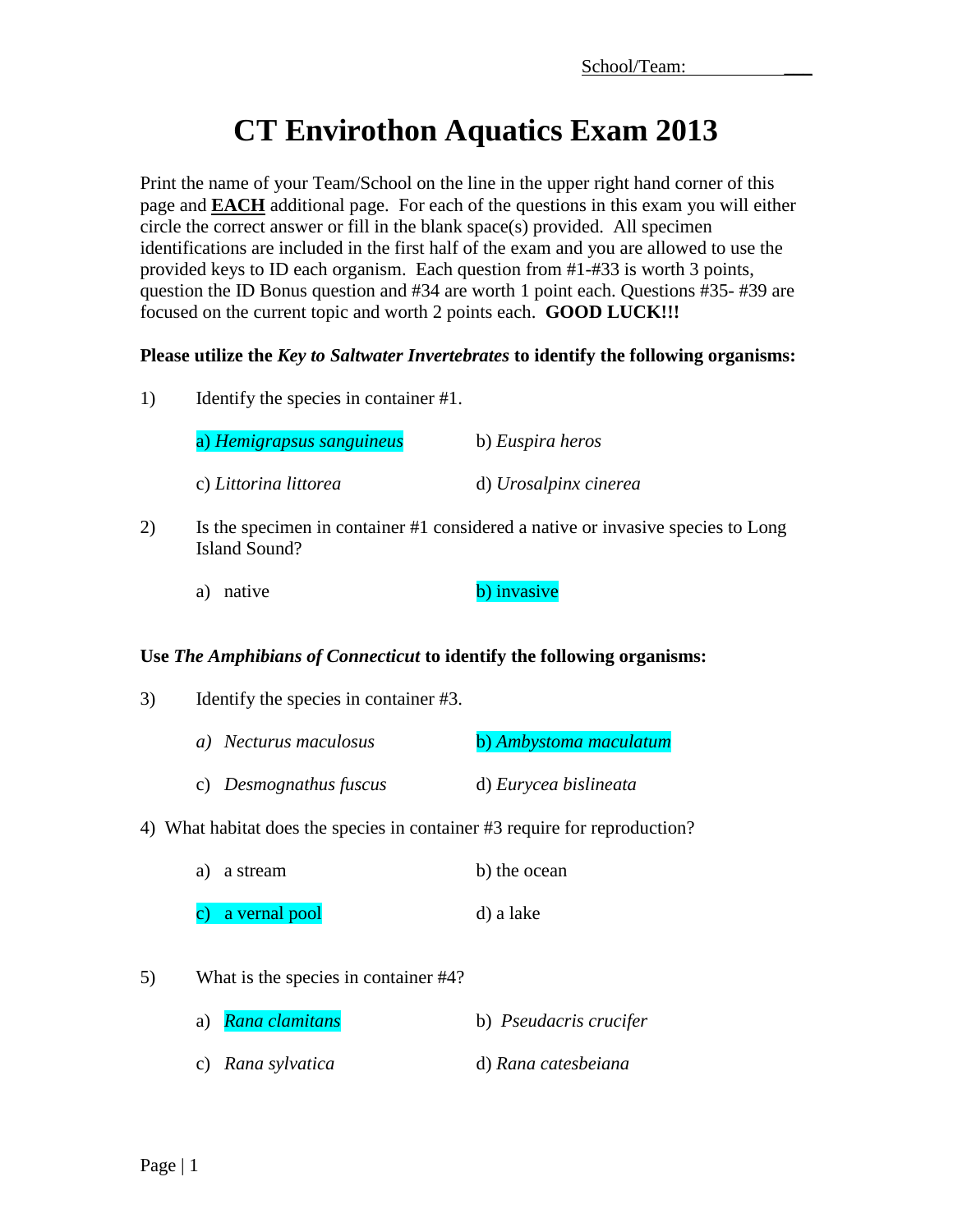| 6)  | Is the species in container #3 protected in the State of Connecticut?    |                                                                            |
|-----|--------------------------------------------------------------------------|----------------------------------------------------------------------------|
|     | a) No, it is common.                                                     | b) Yes, it is endangered.                                                  |
|     | c) Yes, it is threatened.                                                | c) Yes, it is extinct in the wild                                          |
| 7)  | What is the species in container #5?                                     |                                                                            |
|     | a) Plethodon glutinosus                                                  | b) Notophthalmus viridescens                                               |
|     | b) Ambystoma laterale                                                    | d) Plethodon cinereus                                                      |
| 8)  | What does the species in container #5 eat?                               |                                                                            |
|     | a) fish                                                                  | b) invertebrates                                                           |
|     | c) tadpoles                                                              | d) all of the above                                                        |
|     | Use the <i>Connecticut Fish Key</i> to identify the following organisms: |                                                                            |
| 9)  | What species is in container #6?                                         |                                                                            |
|     | a) Micropterus salmoides                                                 | b) Anguilla rostrata                                                       |
|     | c) Esox americanus                                                       | d) Anchoa mitchilli                                                        |
| 10) |                                                                          | What type or reproductive migration does the fish in container #6 display? |
|     | a) catadromous                                                           | b) anadromous                                                              |
|     | c) amphidromous                                                          | d) potamodromous                                                           |
| 11) | What species is in container #7?                                         |                                                                            |
|     | a) Pseudopleuronectes americanus                                         | b) Notemigonus crysoleucas                                                 |
|     | c) Menidia menidia                                                       | d) Catostomus commersoni                                                   |

12) What type of scales does the species in container #7 have?

| a) placoid | b) ganoid |
|------------|-----------|
|------------|-----------|

c) cycloid d) ctenoid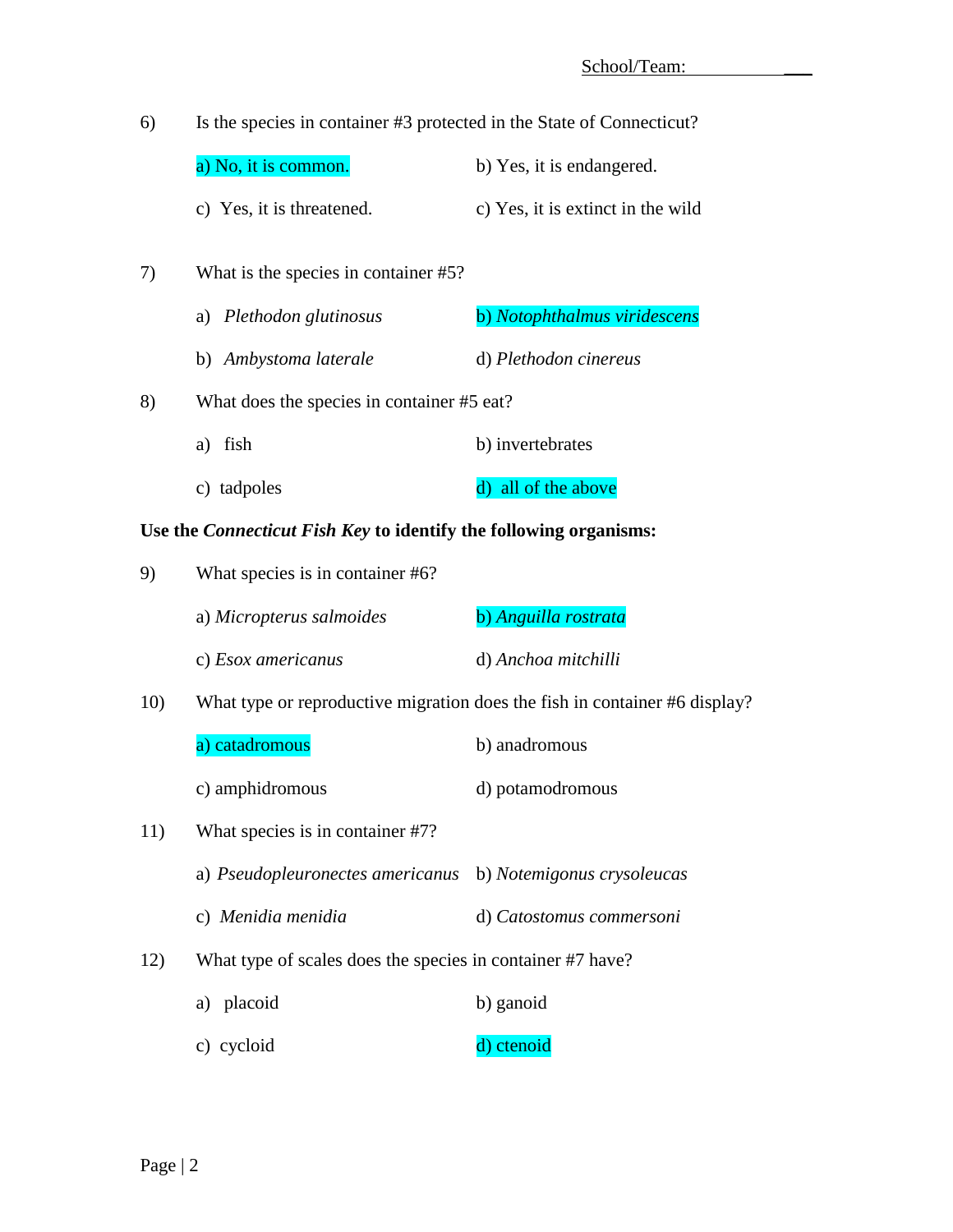## **Use the** *Freshwater Mussels of CT Guide* **for the following shell:**

13) What species is the shell #8?

|     | a) Anodonta implicata                                                | b) Dreissena polymorpha    |
|-----|----------------------------------------------------------------------|----------------------------|
|     | c) Alasmidonta undulata                                              | d) Ligumia nasuta          |
| 14) | What are two threats that freshwater mussels are most vulnerable to? |                            |
|     | a) drowning and drying up                                            | b) flooding and smothering |
|     | c) disturbance and pollution                                         | d) freezing and thawing    |

#### **Use the** *Guide to Riffle Dwelling Macroinvertebrates* **for the following organisms:**

| 15) | What is the family in vial $# 9$ ?                                 |                                                                                |
|-----|--------------------------------------------------------------------|--------------------------------------------------------------------------------|
|     | a) Gomphidae                                                       | b) Corydalidae                                                                 |
|     | c) Glossosomatidae                                                 | d) Elimidae                                                                    |
| 16) | What type of feeding group does the specimen in vial #9 belong to? |                                                                                |
|     | a) scraper                                                         | b) filterer                                                                    |
|     | c) predator                                                        | d) gatherer                                                                    |
| 17) | What is the family in vial #10?                                    |                                                                                |
|     | a) Perlidae                                                        | b) Psephenidae                                                                 |
|     | c) <i>Pyralidae</i>                                                | d) Glossosomatidae                                                             |
| 18) | conditions?                                                        | Is this species an indication of high quality or low quality water and habitat |
|     |                                                                    |                                                                                |

a) high quality b) low quality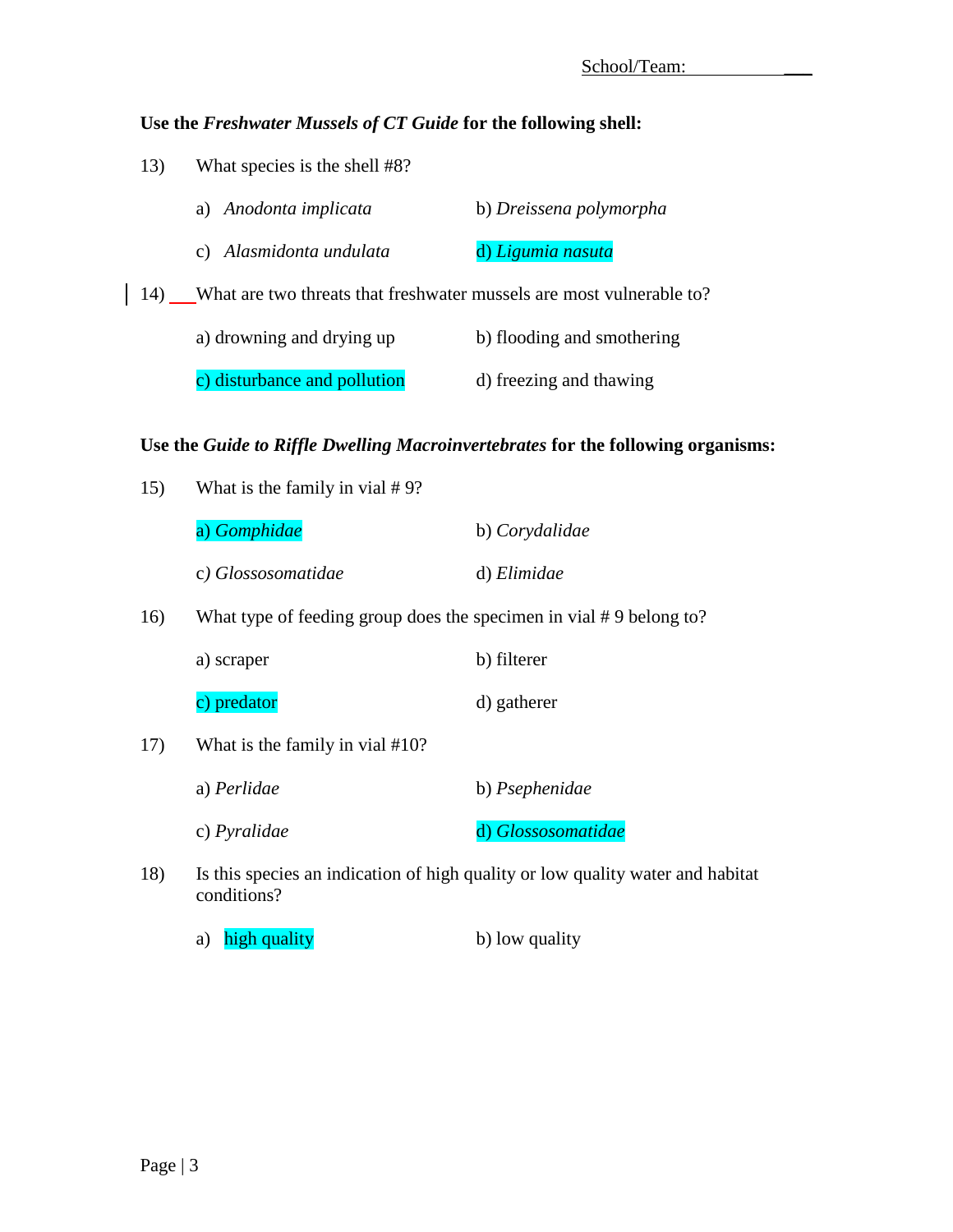#### **Use the** *Invasive Aquatic Plants in CT Guide* **for the following plant:**

19) What is the plant in photo #11?

|    | a) Myriophyllum heterophyllum                                     | b) Najas minor           |
|----|-------------------------------------------------------------------|--------------------------|
|    | c) Hydrilla verticillata                                          | d) Myriophyllum spicatum |
|    | 20) What type of leaf structure does the plant in photo #11 have? |                          |
| a) | Alternate                                                         | b) Simple                |
|    | Opposite                                                          | d) Whorled               |
|    |                                                                   |                          |

- 21) What is the plant in photo #12?
	- a) *Egeria densa* b) *Trapa natans* c) *Potamogeton crispus* d) *Myriophyllum aquaticum*

22) What is a potential ecosystem impact from invasive aquatic plants?

| a) Lower property values | b) Reduce recreation        |
|--------------------------|-----------------------------|
| c) Clarify surface water | d) Displace native species. |

 $*$ BONUS ID  $*$  1 Point  $**$ This species is NOT included in the Connecticut Fish Key.

What is the species in container #13?

- a) *Syngnathus fuscus* (northern pipefish) b) *Squalus acanthias* (spiny dogfish)
- c) *Lophius americanus* (goosefish) d) *Ophidion marginatum* (striped cusk eel)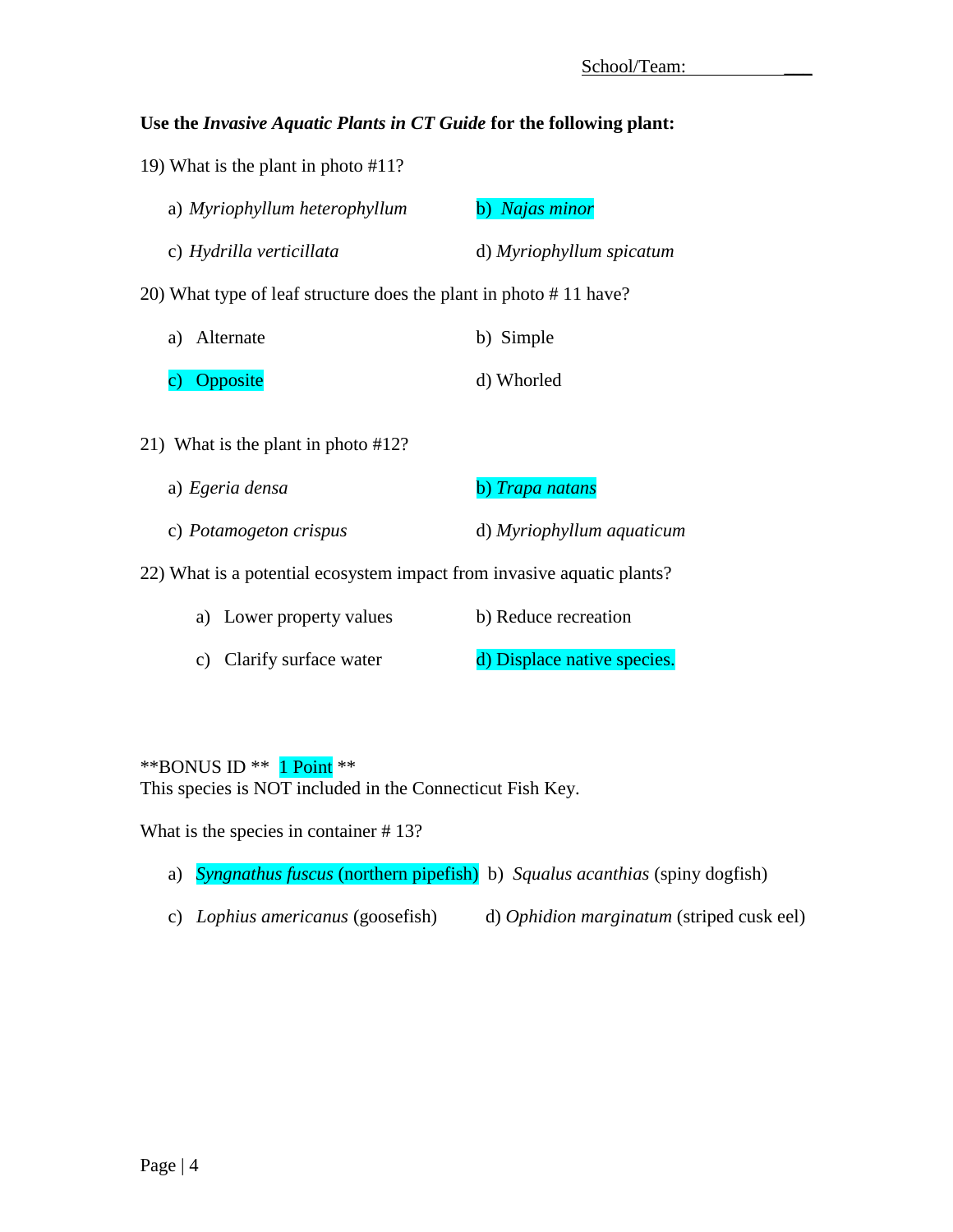**For the remaining questions on the exam, no ID guides or other reference materials may be used, unless indicated. All questions come directly from the workshop training session including many of the materials posted on the CT Envirothon website and are referenced for your future learning. Please ask station leaders if you have any specific questions as you work through the exam.**



23) Which of the following individual fish has the longest standard length?

The following three questions are based on the "Watershed Jeopardy" session during the Aquatics 2013 Workshop.

#### 24) A curved lake in a floodplain

- a) What is a kettle? b) What is a seiche?
- c) What is the Epilimnion?  $\frac{d}{d}$  What is an oxbow?

25) This happens around the well when pumping

- a) What is advection? b) What is dispersion?
- c) What is drawdown or the cone of depression?  $d$  What is potential?
- 26) A five day oxygen test for productivity
	- a) What is nitrification? b) What is biological oxygen demand (BOD)?
	- c) What is integrated sampler? d) What is rapid bioassessment protocol?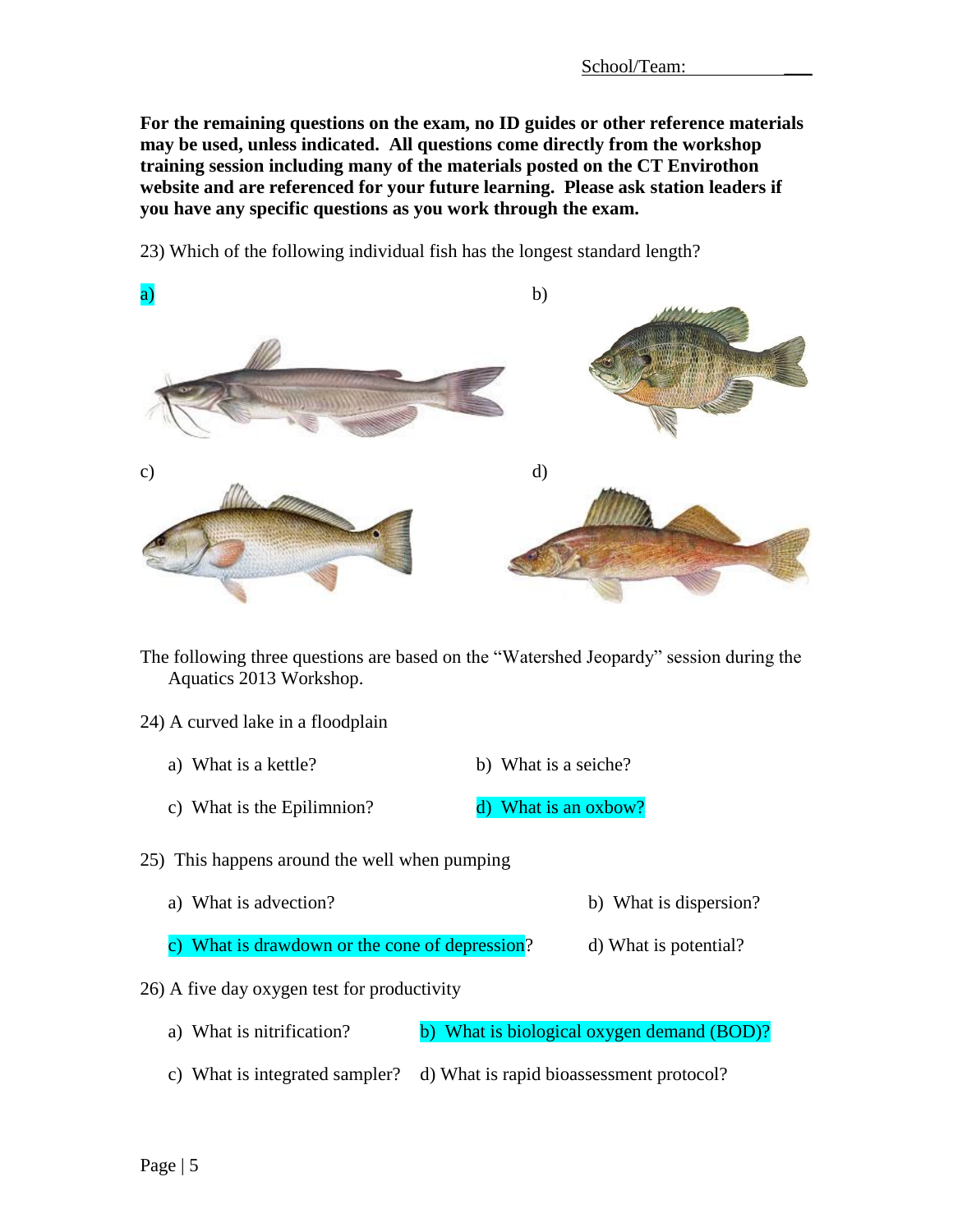The following four questions are based on the "Aquatic Sampling Techniques" session during the Aquatics 2013 Workshop.



27) Which pond has the higher species richness?

a) Pond A b) Pond B

28) Simpson's diversity index is to calculate species diversity. This metric:

a) Does NOT take into account either species richness and relative evenness

b) Calculates species richness

c) Calculates relative species evenness.

d) Takes into account both species richness and relative evenness

29) Calculate Simpson's Diversity index for **POND B** using the following equation:

$$
D = \frac{N(N-1)}{\sum n(n-1)}
$$

Where: D= diversity

N= total number of individuals counted

n= numbers of each different species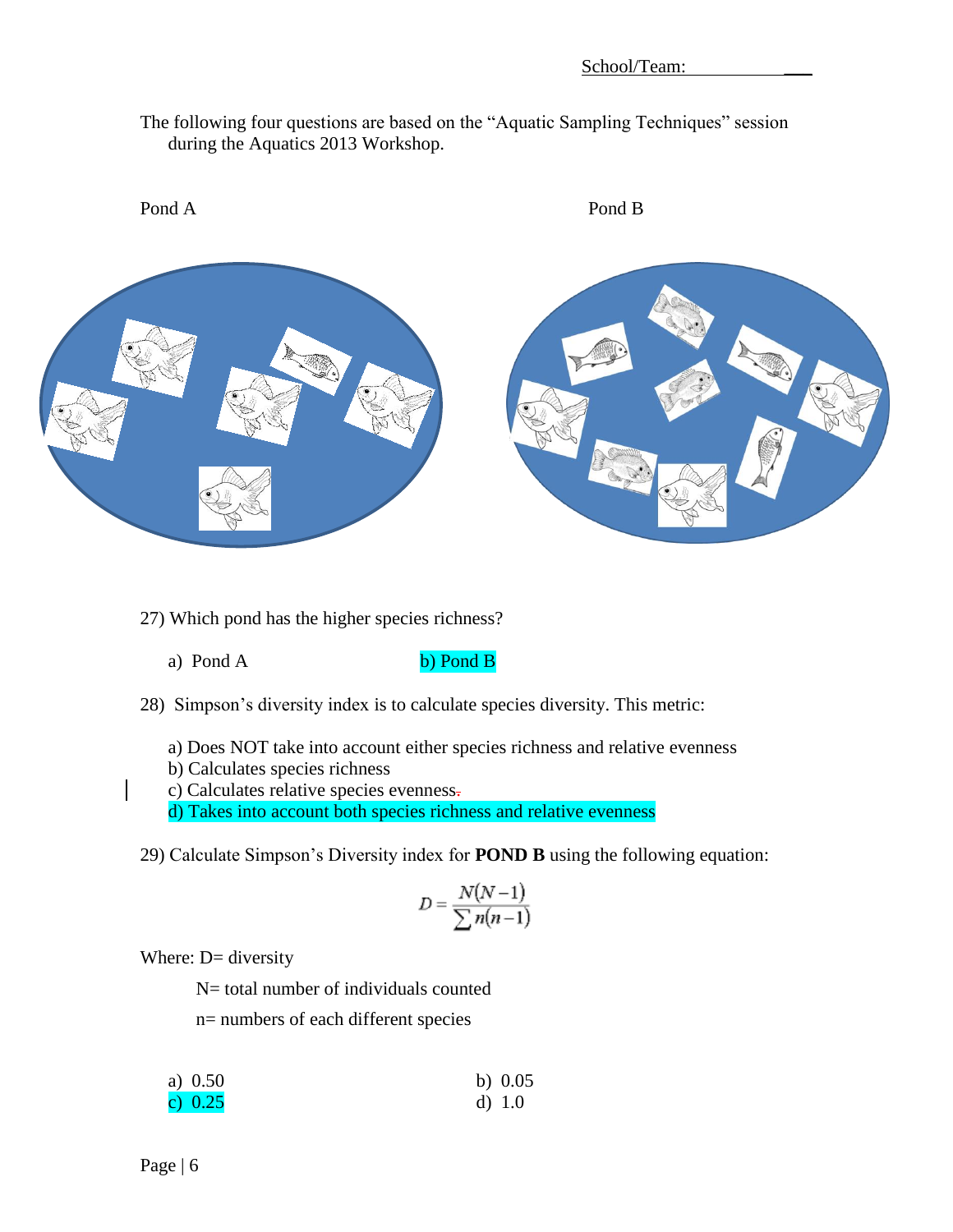- 30) Why are sampling techniques such as quadrat and transect sampling important?
	- a) It is often impossible to count every living organism in a given area
	- b) They provide an estimate of biodiversity in a short amount of time.
	- c) The techniques can be easily replicated
	- d) All of the above.

The following three questions are based on the "Aquatic Sampling Equipment" session during the Aquatics 2013 Workshop.

31) Which of these types of net is best used to sample egg masses suspended in the water of a vernal pool?

| a) kick net | b) plankton net |
|-------------|-----------------|
| c) dip net  | d) a seine      |

32) If the project at hand requires sampling sediment within the top six inches of the sediment surface in a river that is 20 feet deep, which sampling equipment is best?

| a) a petit PONAR | b) $a \, 6 \,$ ft. push core |
|------------------|------------------------------|
| c) a hand shovel | d) a surface water sampler   |

- 33) A water quality meter can measure all of the following parameters EXCEPT:
	- a) Dissolved Oxygen b) pH
	- c) Biological Oxygen Demand d) Conductivity
- 34) If you and your teammates could have an adaptation of any aquatic organism what would it be?

(ANY answer receives 1 point)